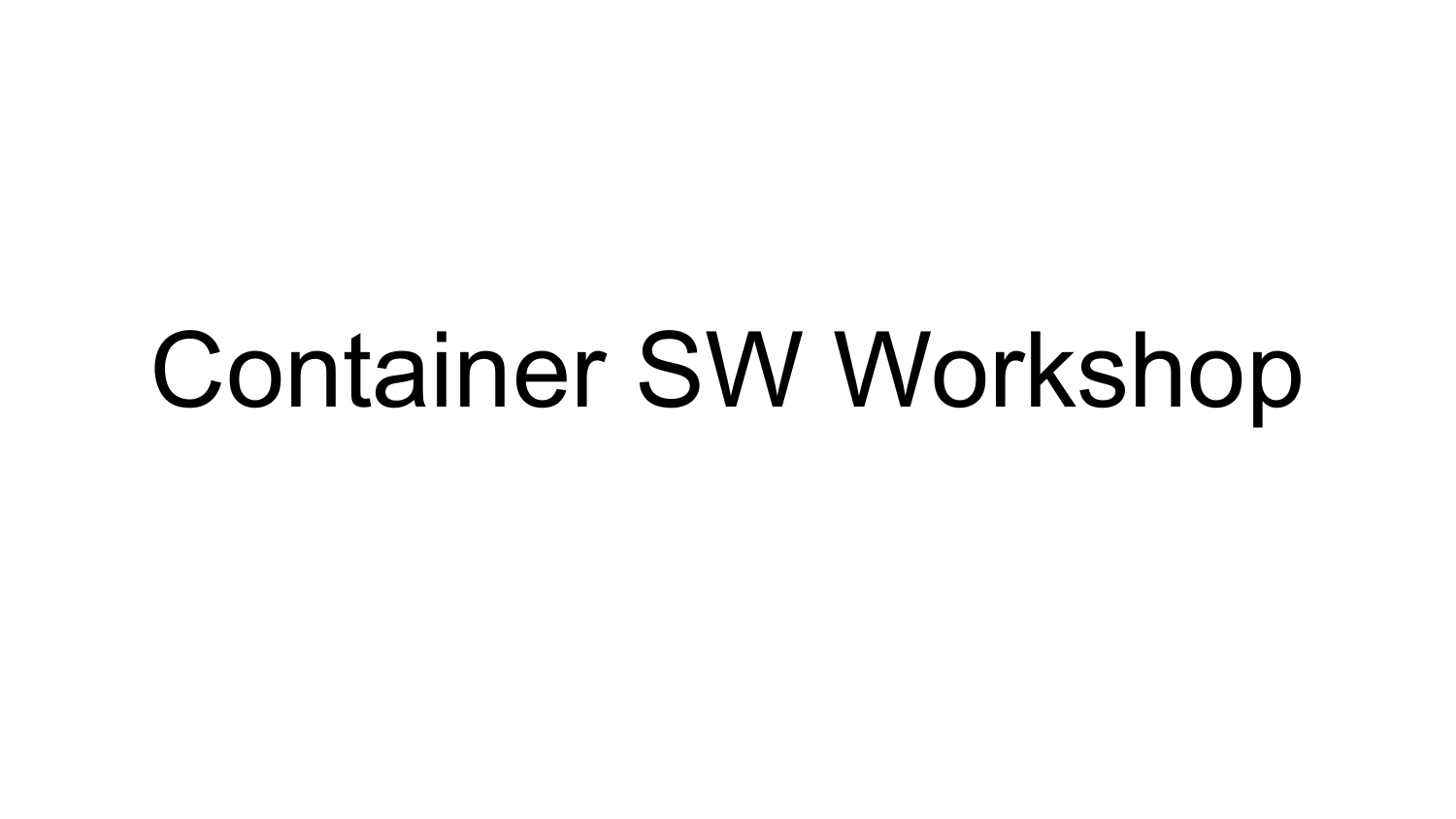#### Attendance

CERN/HEP: Lukas Heinrich, Jakob Blomer, Clemens Lange, Ricardo Rocha, Alessandra Forti (Vidyo)

Google: Abdelfettah SGHIOUAR

Uni Michigan: Bob Killen, Jeffrey Sica

NTT: Akihiro Suda, Kohei Tokunaga

IBM: Phil Estes, Nuri Twebti

CSCS: Kean Mariotti, Filipe Cruz

Jessie Frazelle, Christian Kniep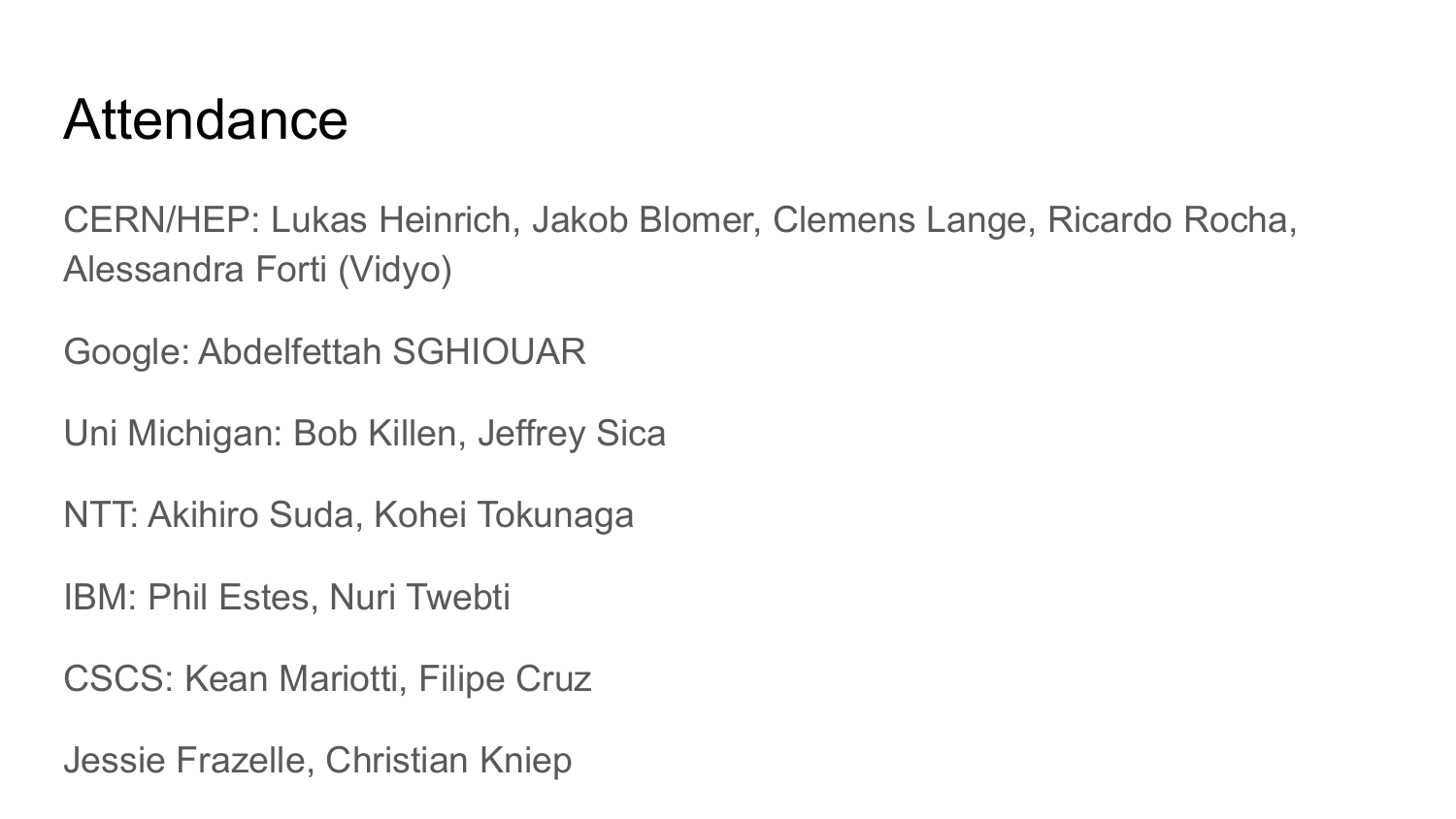

Container Software Distribution

Rootless Containers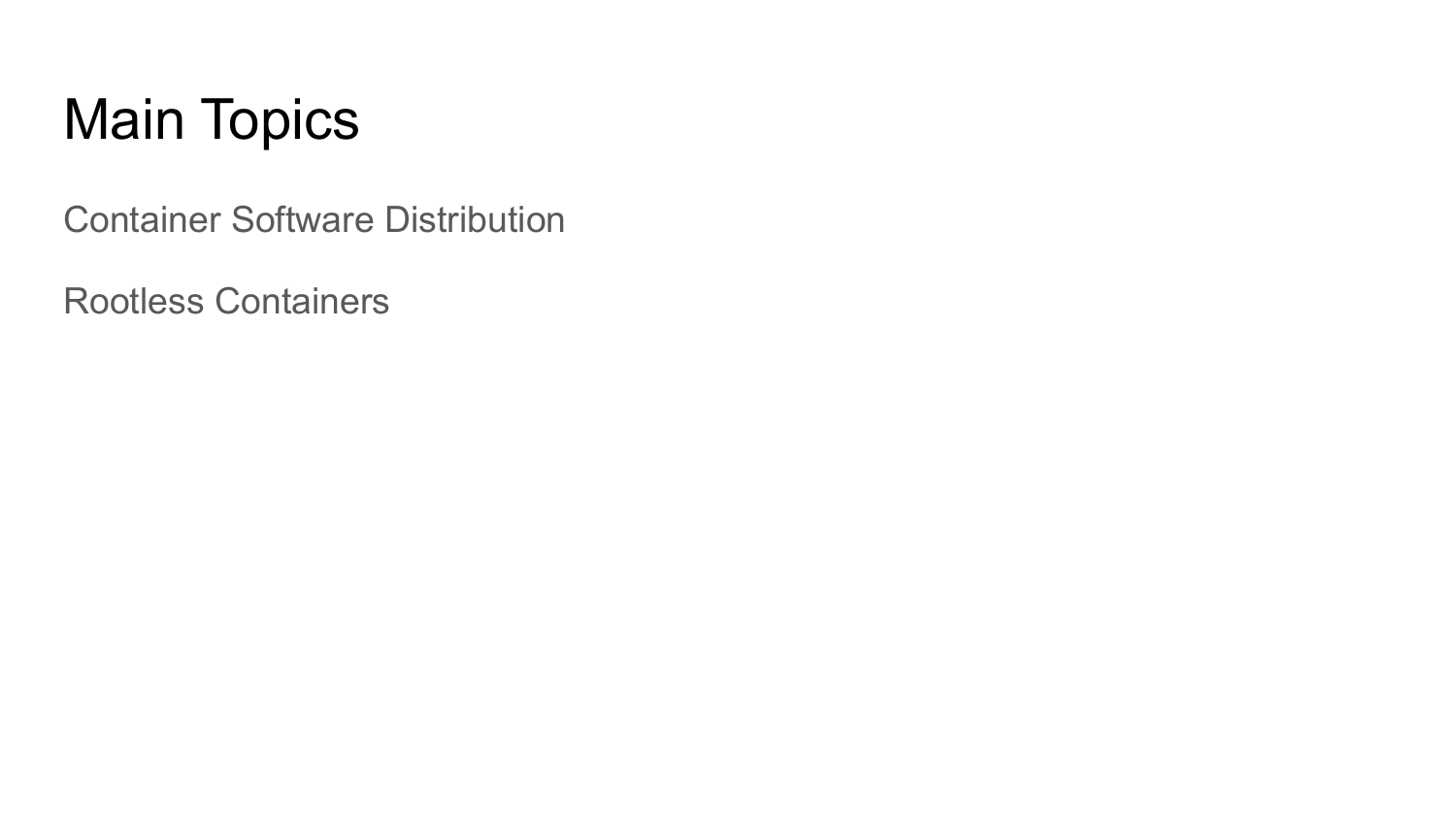#### Container SW Distribution

Presented by Jakob Blomer

Follow up on the initial implementation of the Docker CVMFS Graph Driver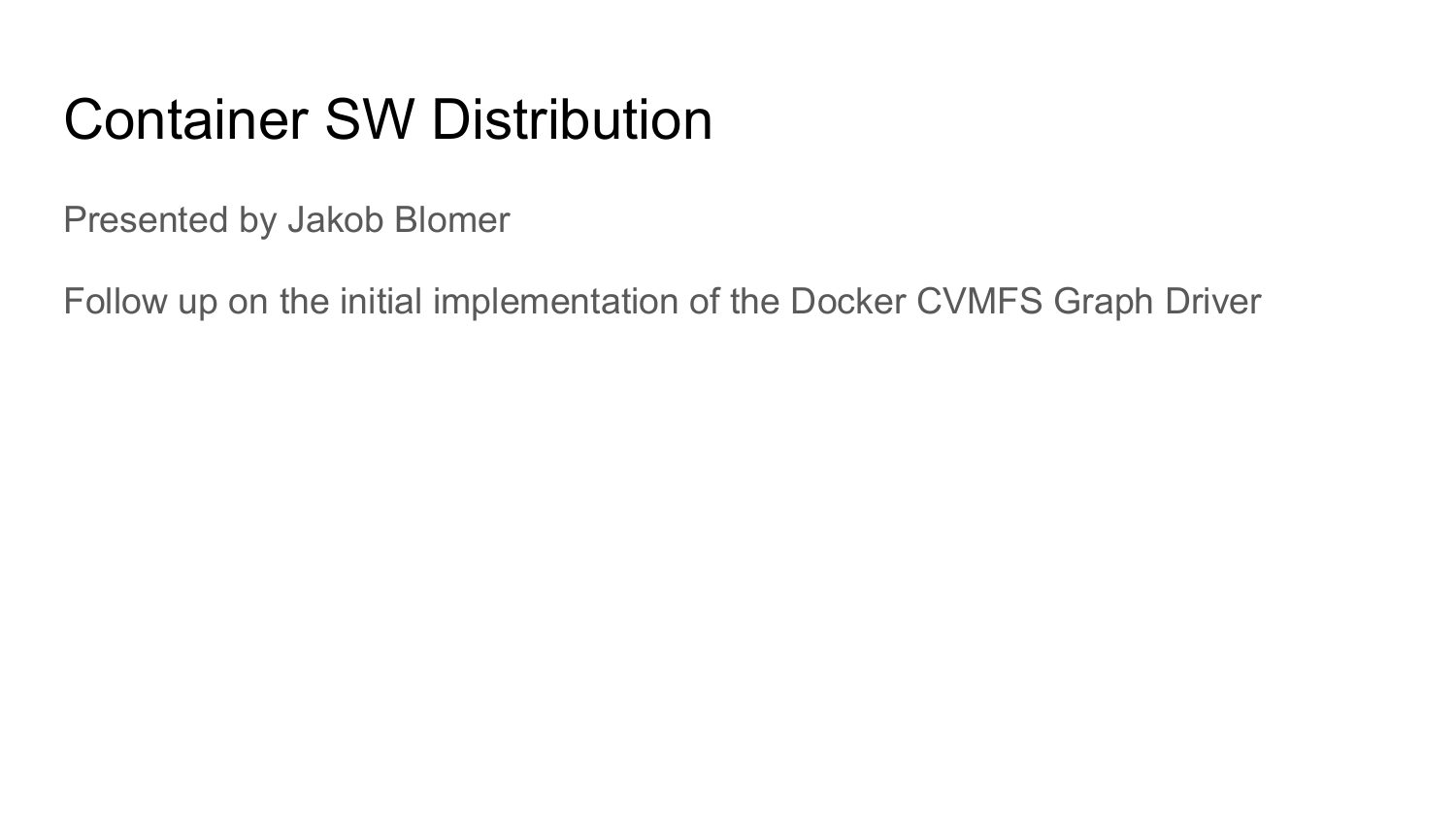#### Custom Graph Driver / Snapshotter Approach





Ideally: native support for (some) unpacked layers on a read-only file sytem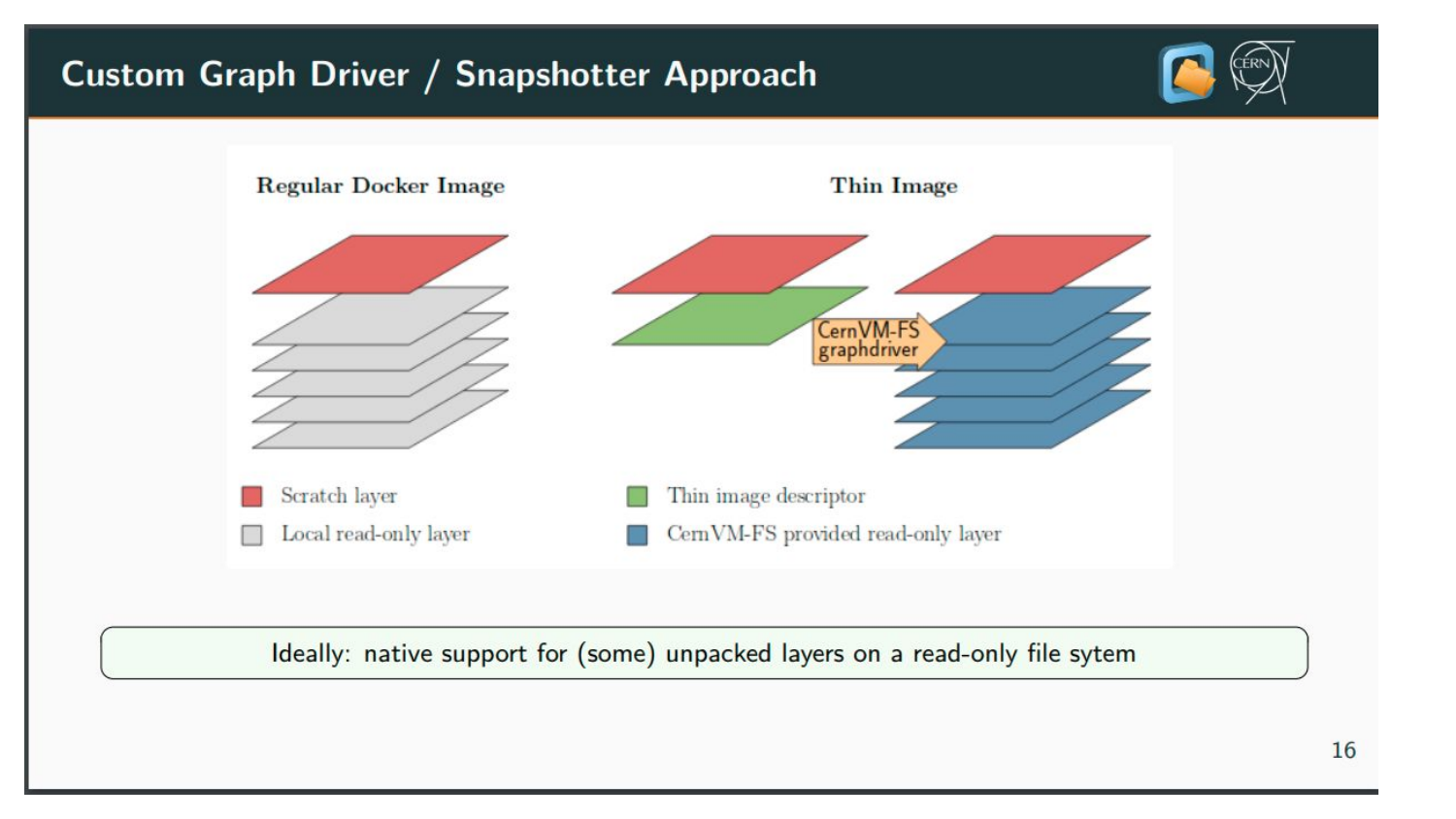#### Container SW Distribution

Presented by Jakob Blomer

Follow up on the initial implementation of the Docker CVMFS Graph Driver

Goal is to move the logic into a containerd snapshotter

As containerd looks like the best common denominator

Docker, Kubernetes with cri-containerd

<https://github.com/containerd/containerd/issues/2943>

Similar request from Google's CRFS (Container Registry Filesystem) and Filegrain (IPFS backed storage)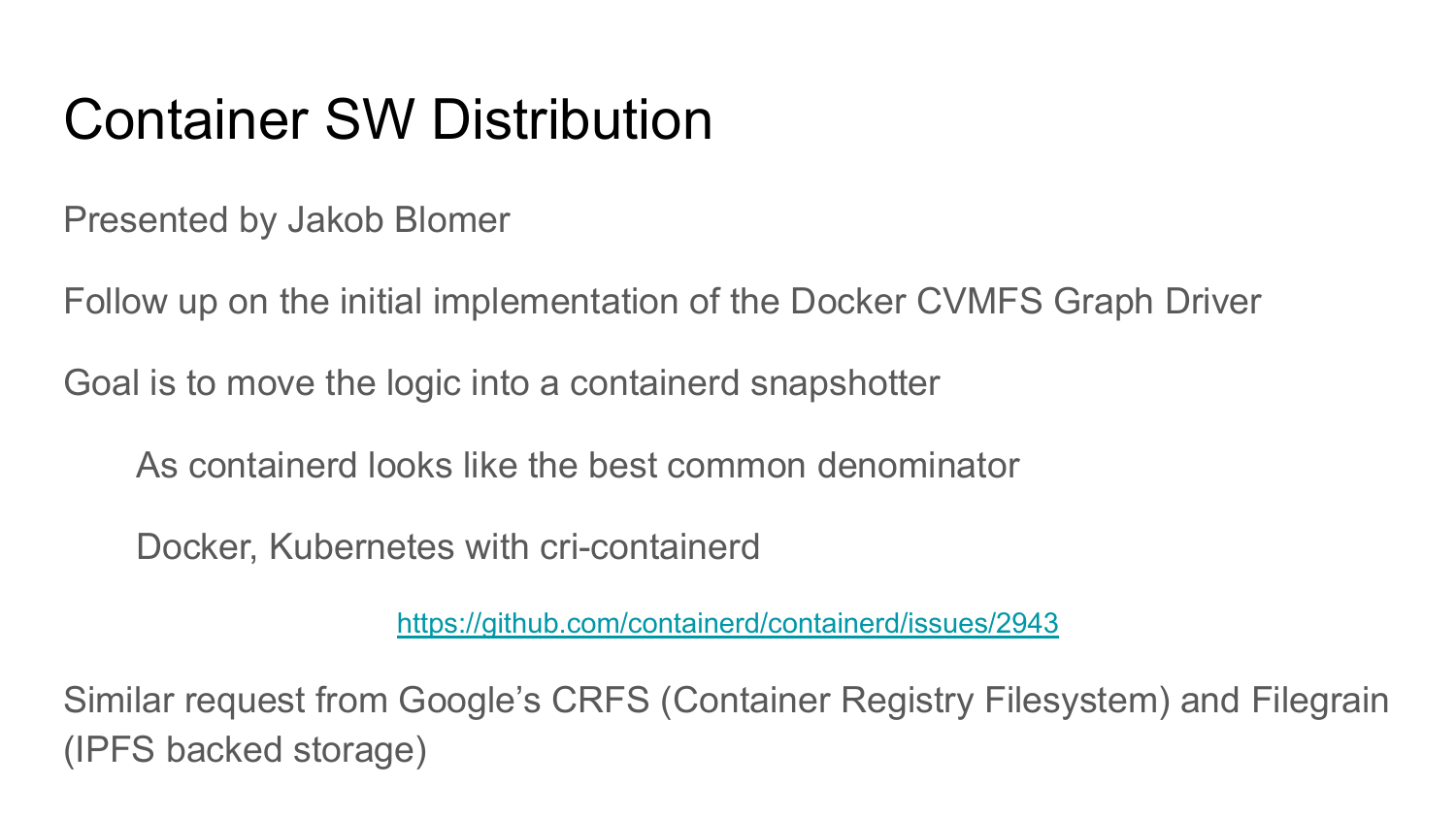#### The state of rootless

Long and detailed presentation from Akihiro, check it out [here](https://indico.cern.ch/event/788994/contributions/3307330/attachments/1846774/3030272/CERN_Rootless_Containers__Unresolved_Issues.pdf)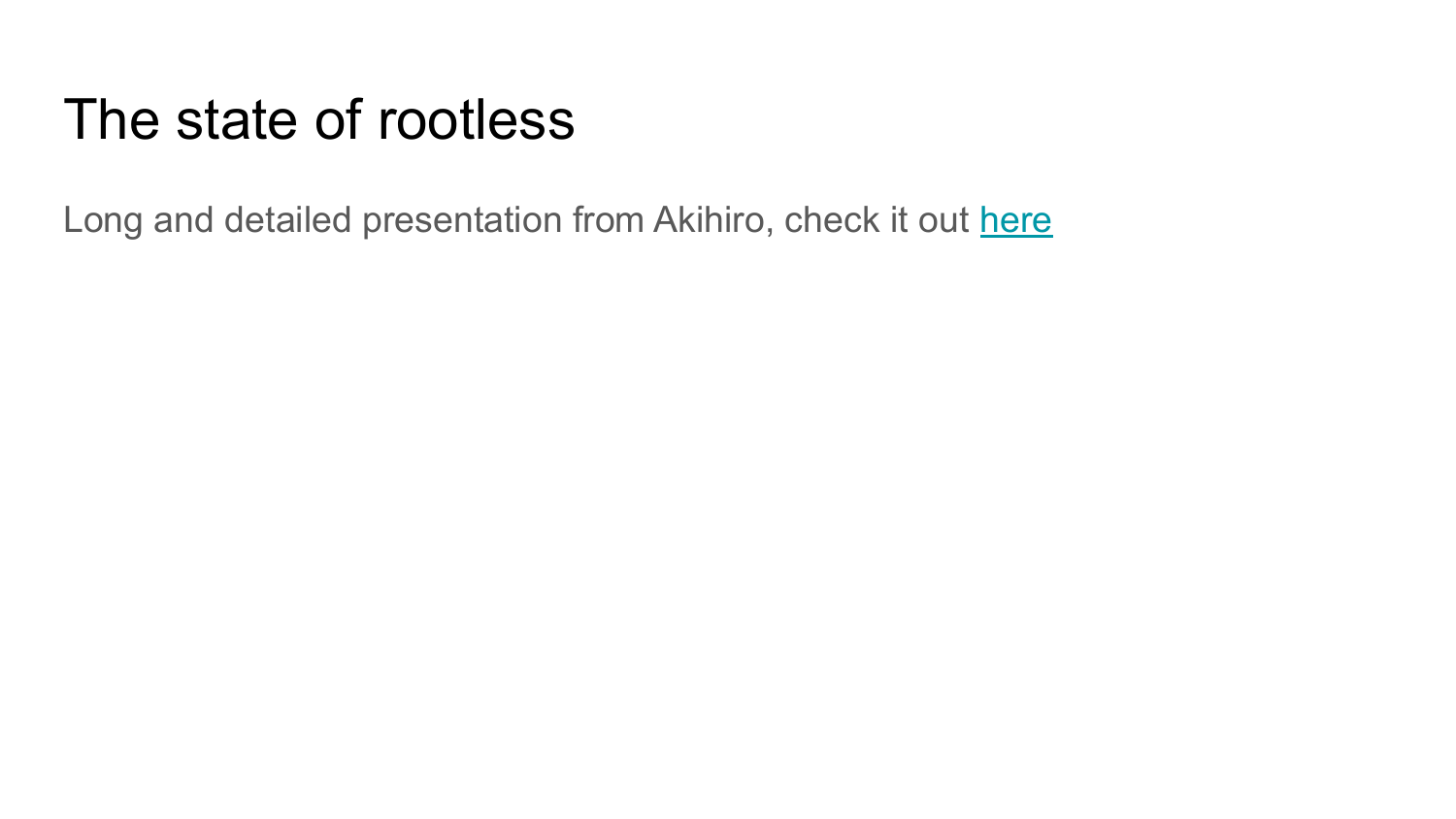### **Rootless Containers**

- . Run containers, runtimes, and orchestrators as a non-root **user**
- Don't confuse with:
	- usermod -aG docker penguin
	- docker run --user
	- dockerd --userns-remap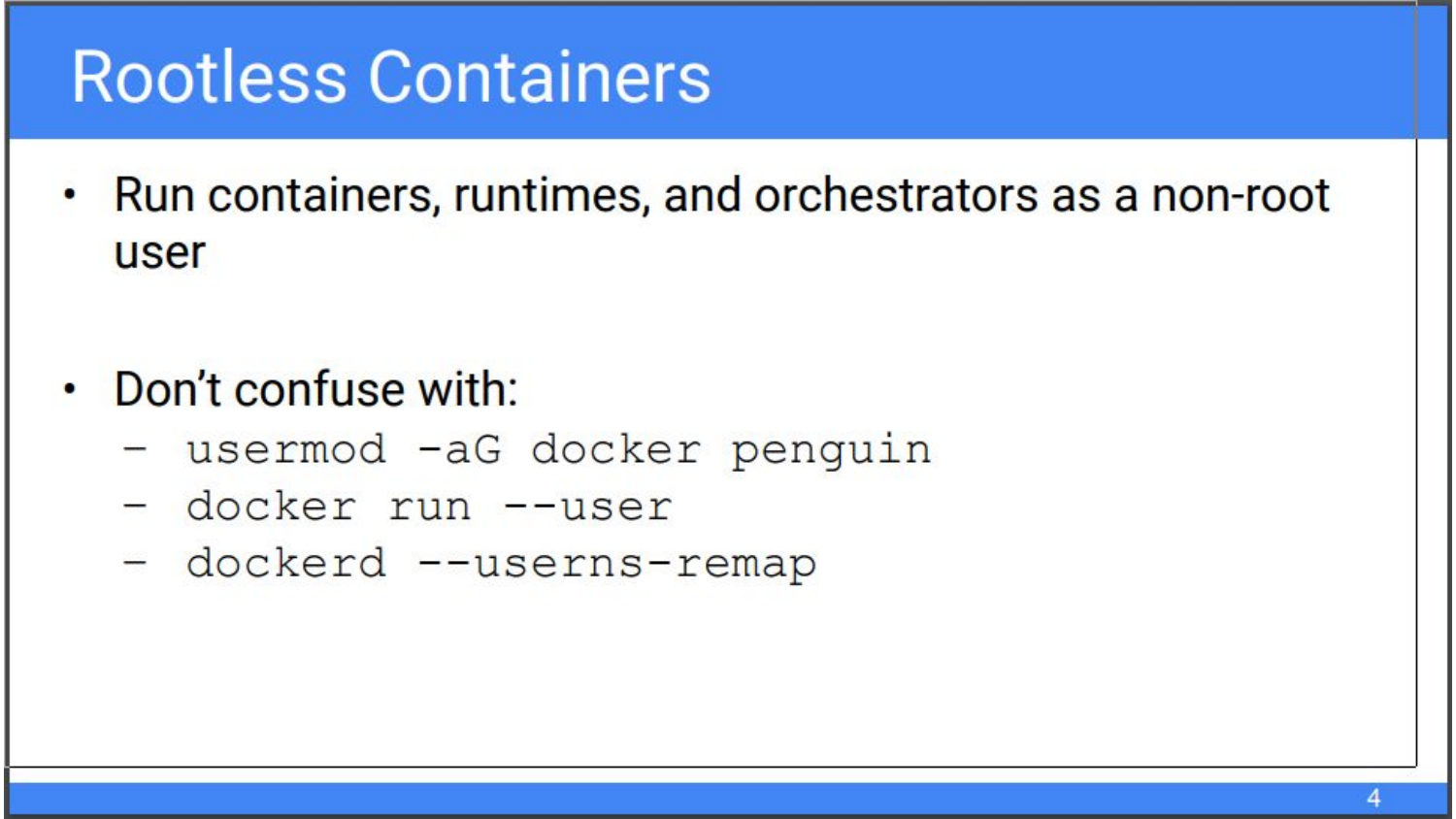#### **What Rootless Containers cannot**

- If a container was broke out, the attacker still might be able  $\bullet$ to
	- Mine cryptocurrencies
	- Springboard-attack to other hosts



- Not effective for kernel / VM/ HW vulns  $\bullet$ 
	- But we could use gVisor together for mitigating some of them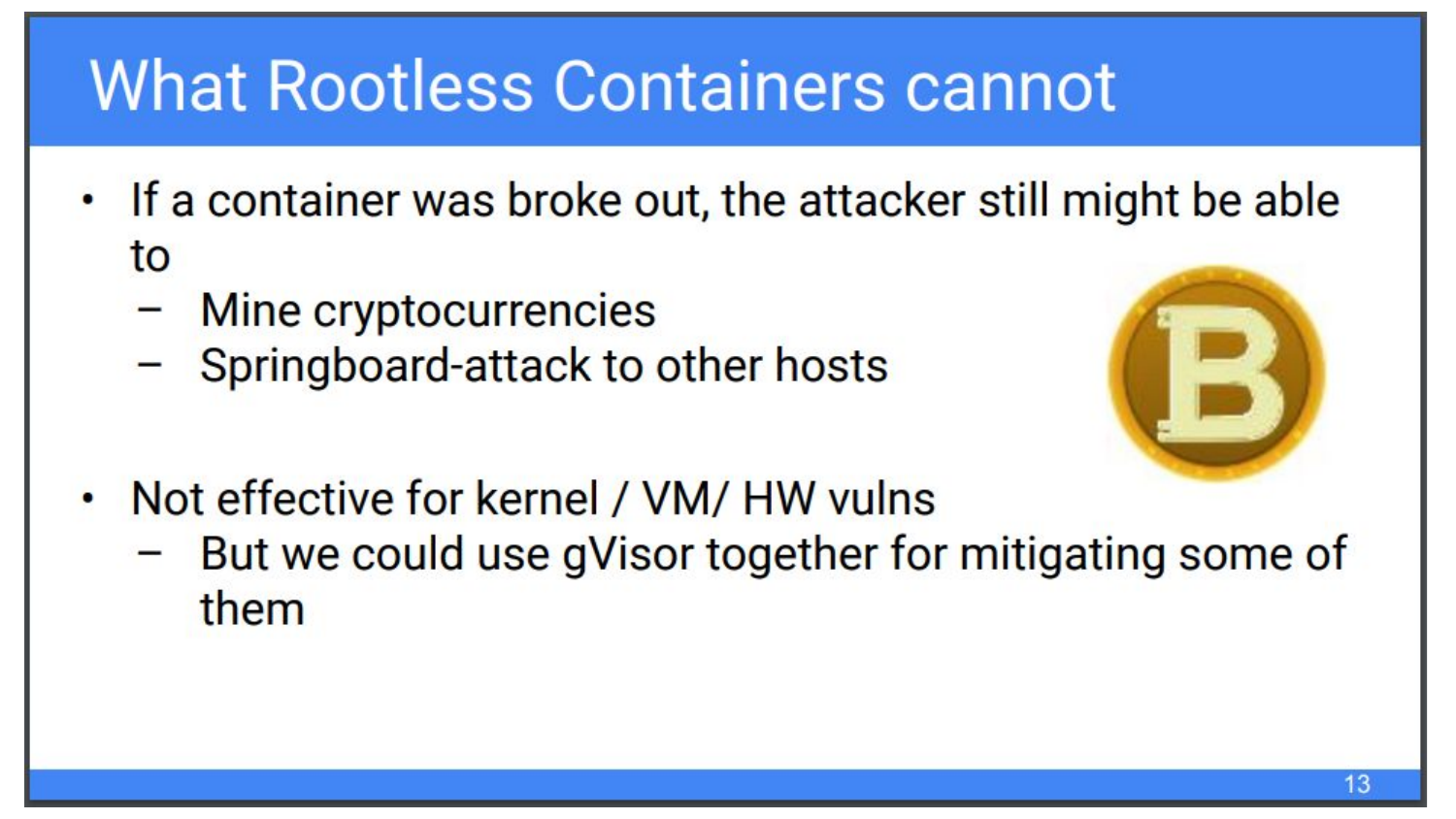## User Namespaces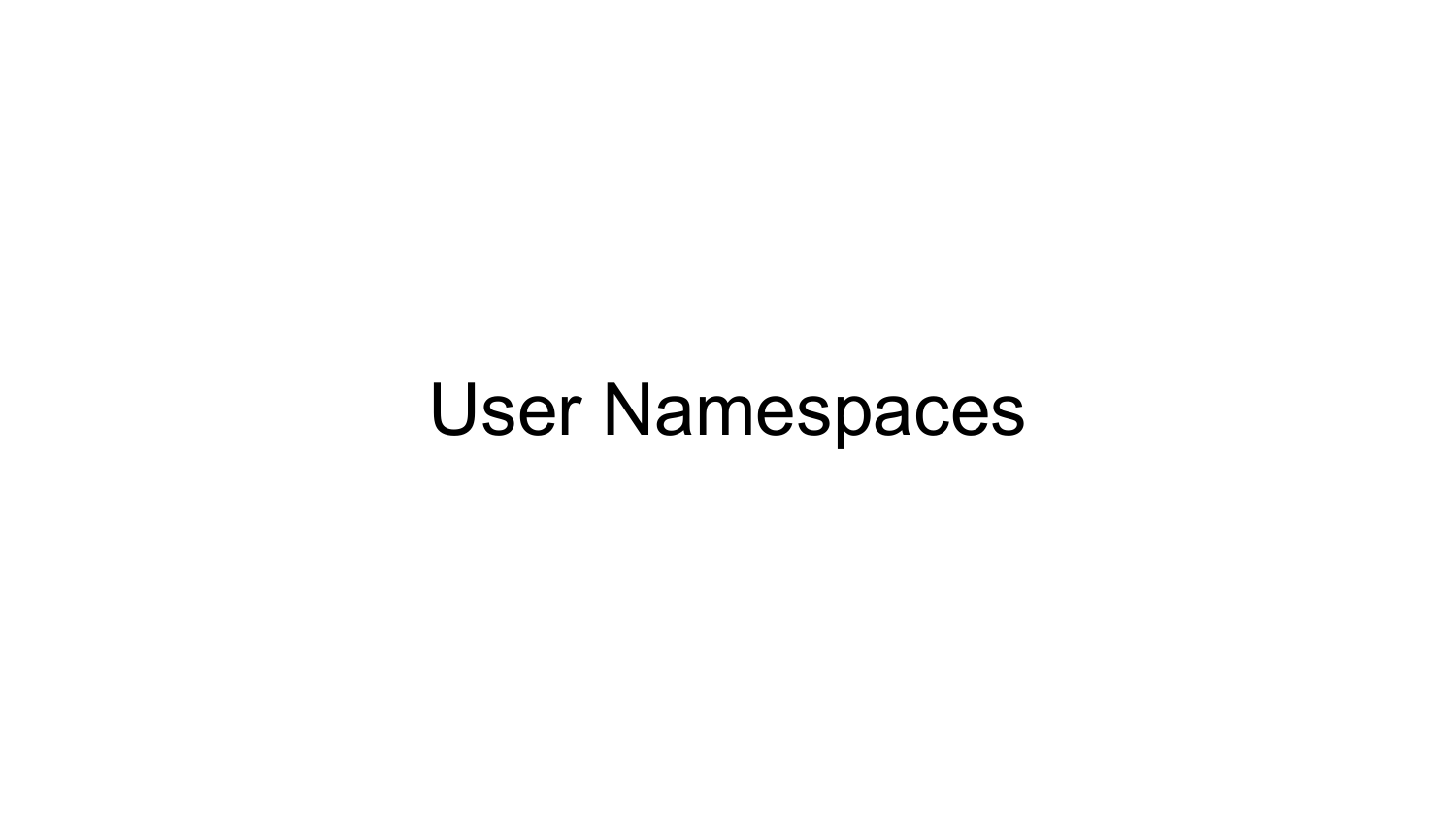#### **User Namespaces**

\$ docker-rootless run -v /:/host -it alpine / # ls -ln /host/dev/sda brw-rw---- 1 65534 65534 8, 0 May 1 12:00 /host/dev/sda / # cat /host/dev/sda cat: can't open '/host/dev/sda': Permission denied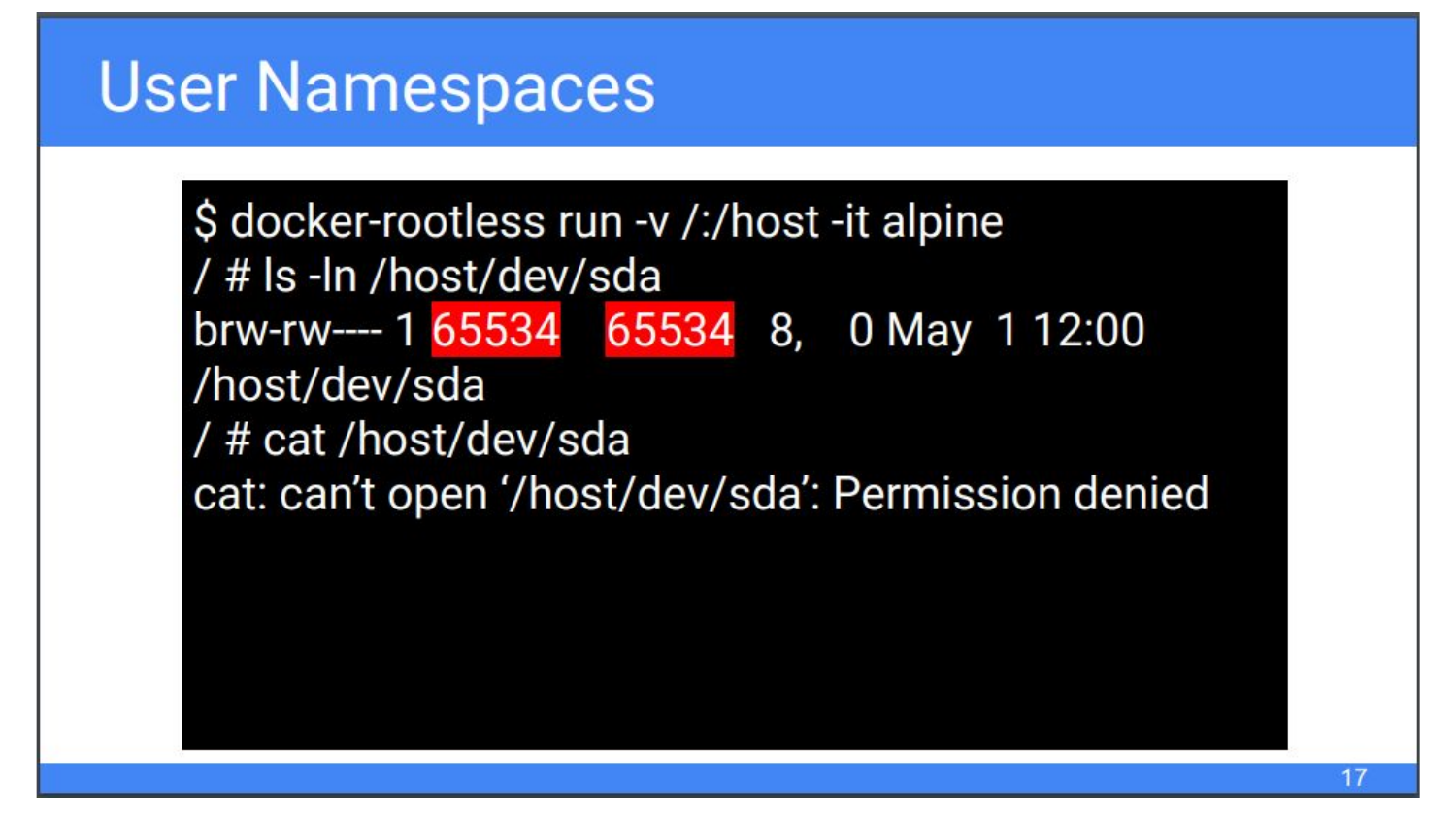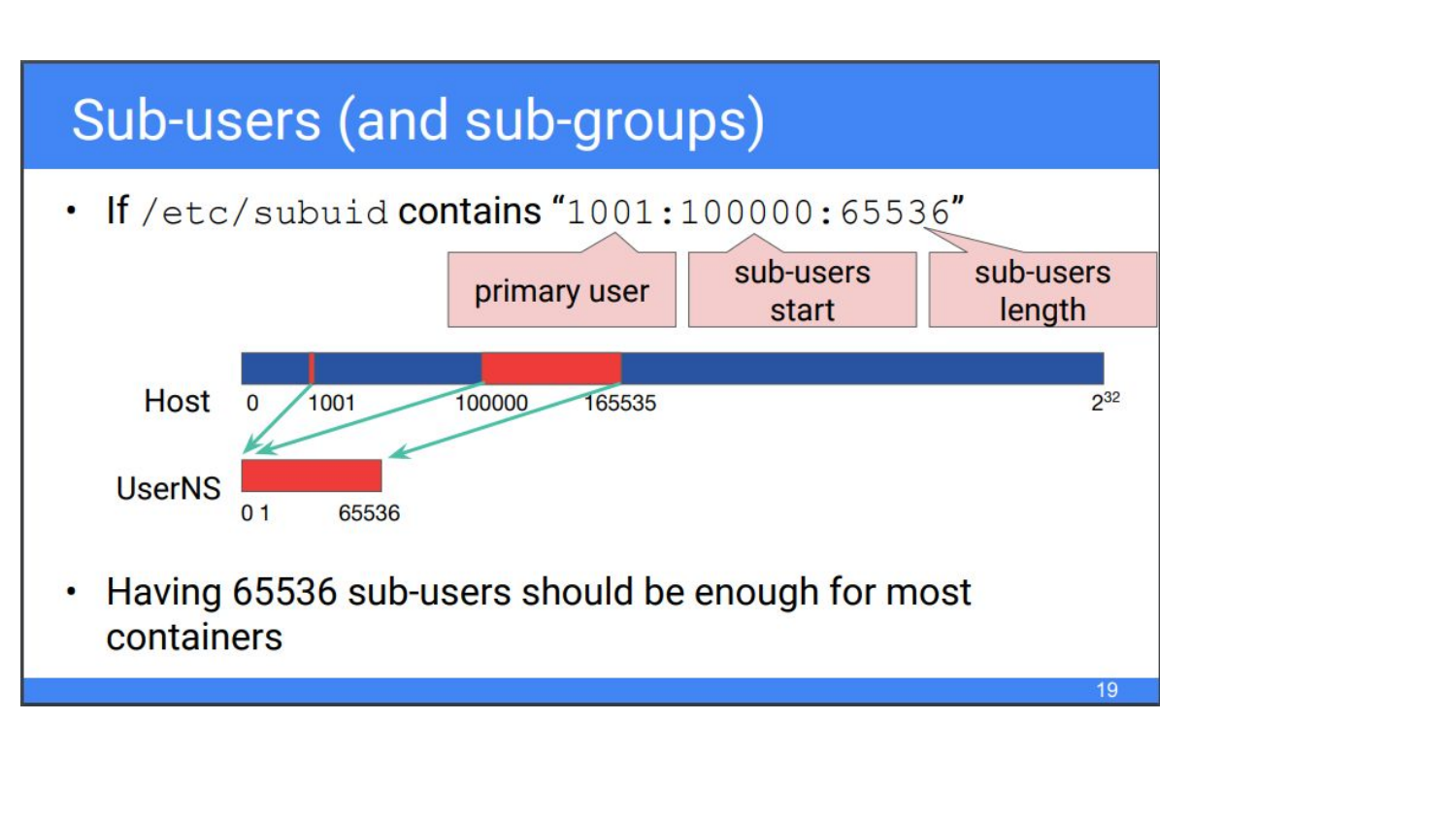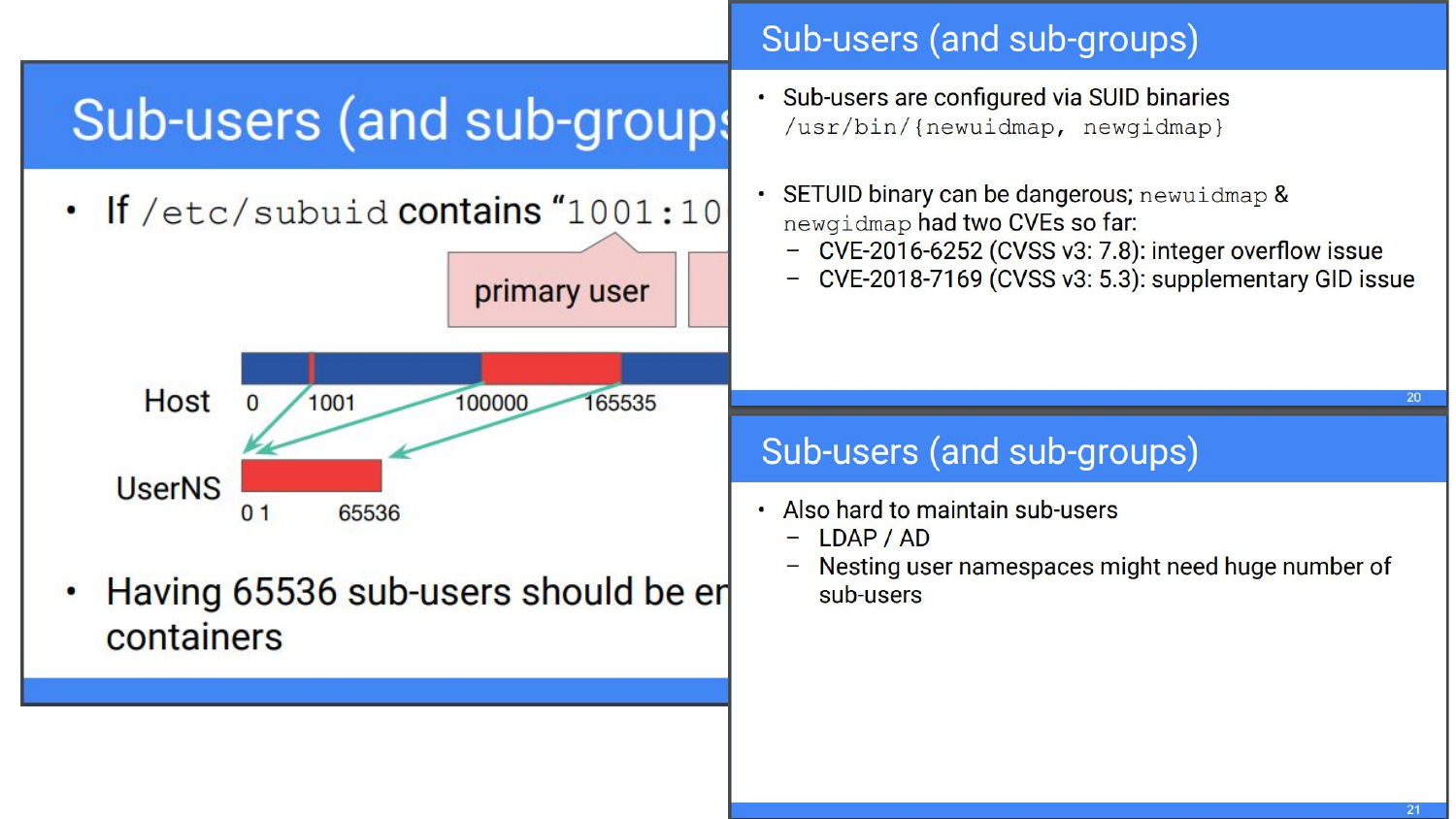#### Sub-users (and sub-groups)

- Alternative way: Single-mapping mode
- Does not require newuidmap/newgidmap  $\bullet$
- Ptrace and/or Seccomp can be used for intercepting syscalls to emulate sub-users
	- user.rootlesscontainers xattr can be used for chown emulation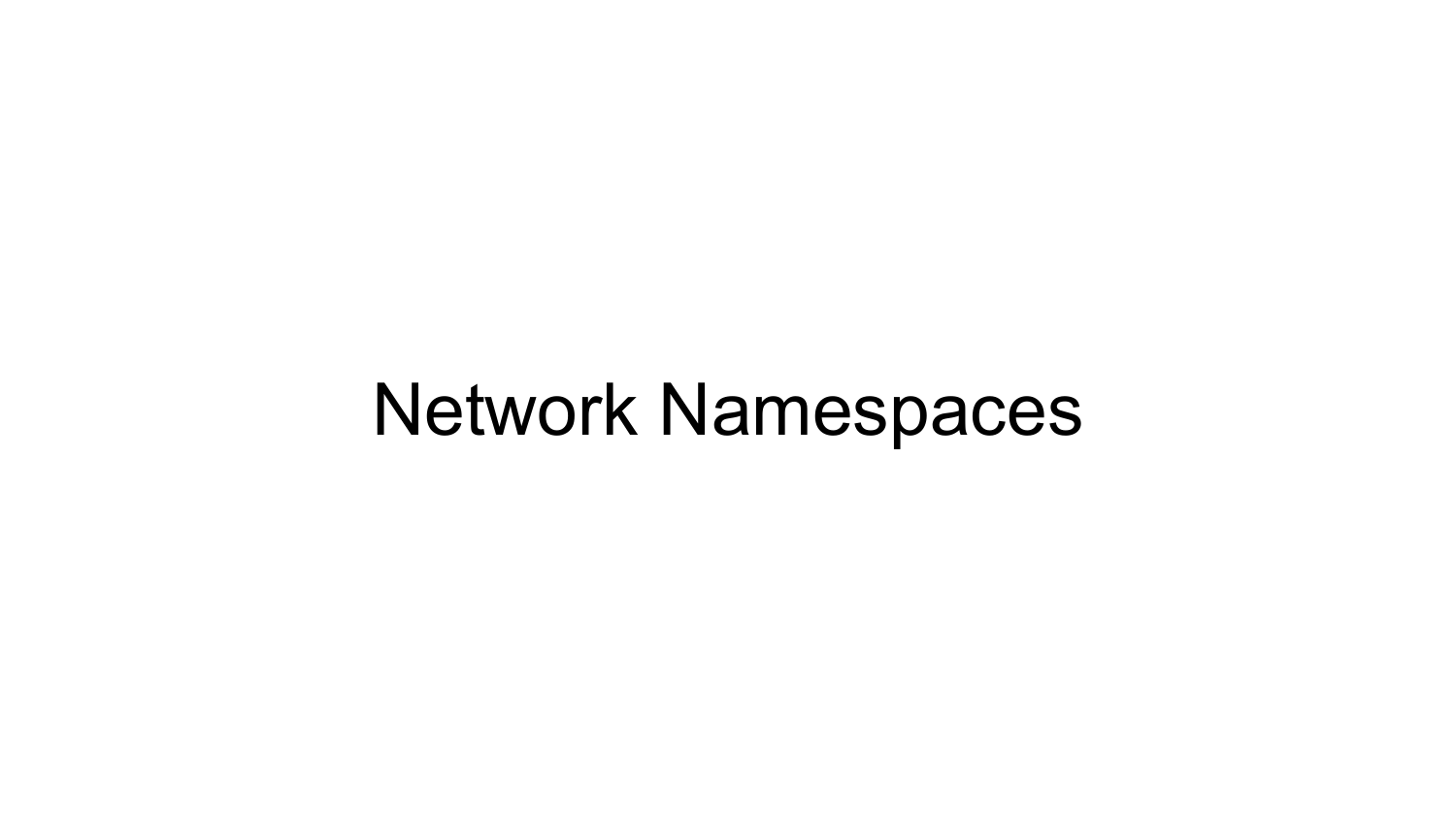But an unprivileged user cannot set up veth pairs across  $\bullet$ the host and namespaces, i.e. No internet connection

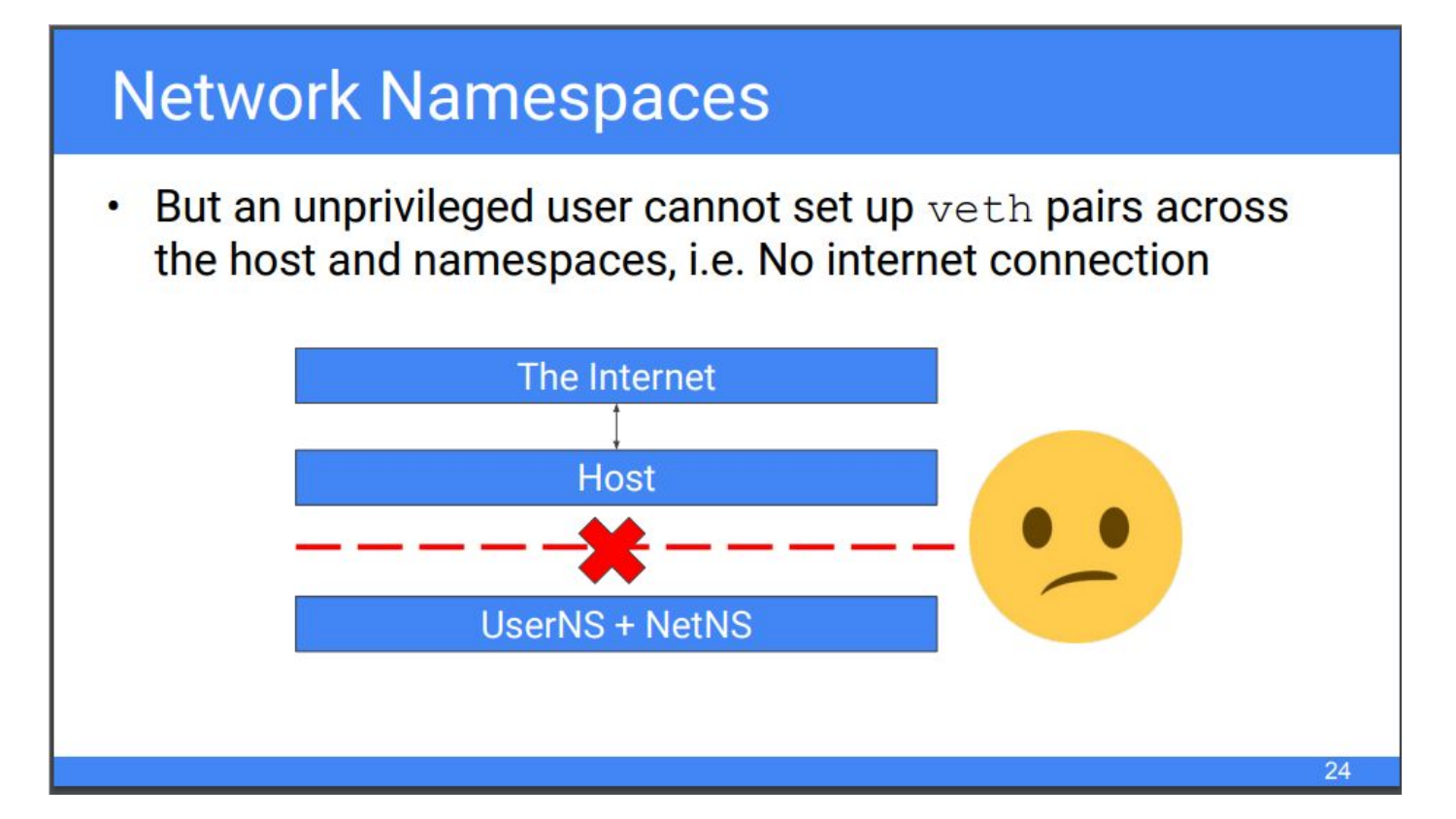- 1xc-user-nic SUID binary allows unprivileged users to create veth, but we are not huge fun of SUID binaries
- Our approach: use completely unprivileged usermode  $\bullet$ network ("Slirp") with a TAP device

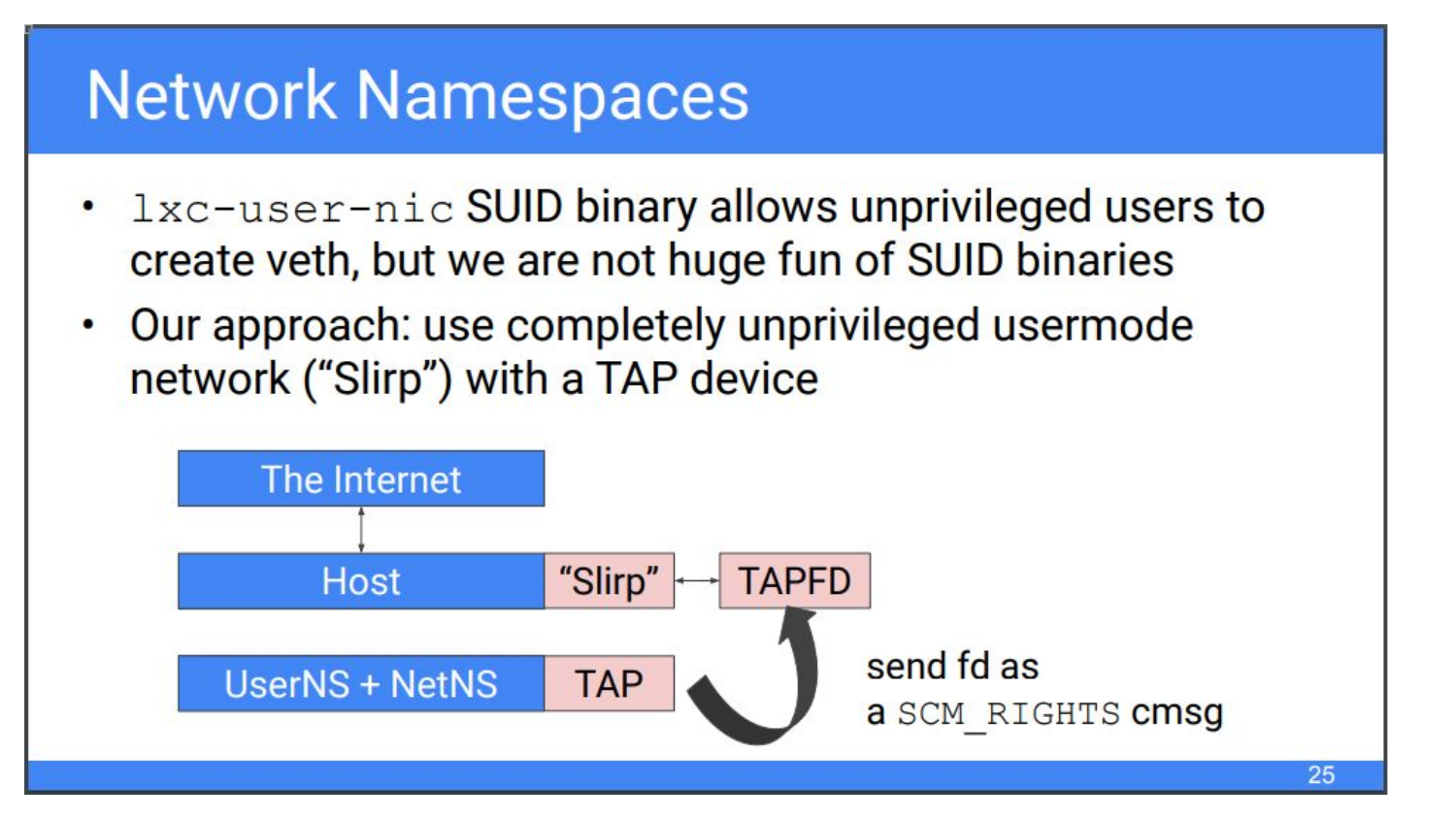#### Benchmark of several "Slirp" implementations:

|                  | $MTU=1500$ | <b>MTU=4000</b> | <b>MTU=16384</b> | <b>MTU=65520</b>      |
|------------------|------------|-----------------|------------------|-----------------------|
| vde_plug         | 763 Mbps   | Unsupported     | Unsupported      | Unsupported           |
| <b>VPNKit</b>    | 514 Mbps   | 526 Mbps        | 540 Mbps         | Unsupported           |
| slirp4netns      | 1.07 Gbps  | 2.78 Gbps       |                  | 4.55 Gbps   9.21 Gbps |
| cf. rootful veth | 52.1 Gbps  | 45.4 Gbps       | 43.6 Gbps        | 51.5 Gbps             |

slirp4netns (our own implementation based on QEMU Slirp) is the  $\bullet$ fastest because it avoids copying packets across the namespaces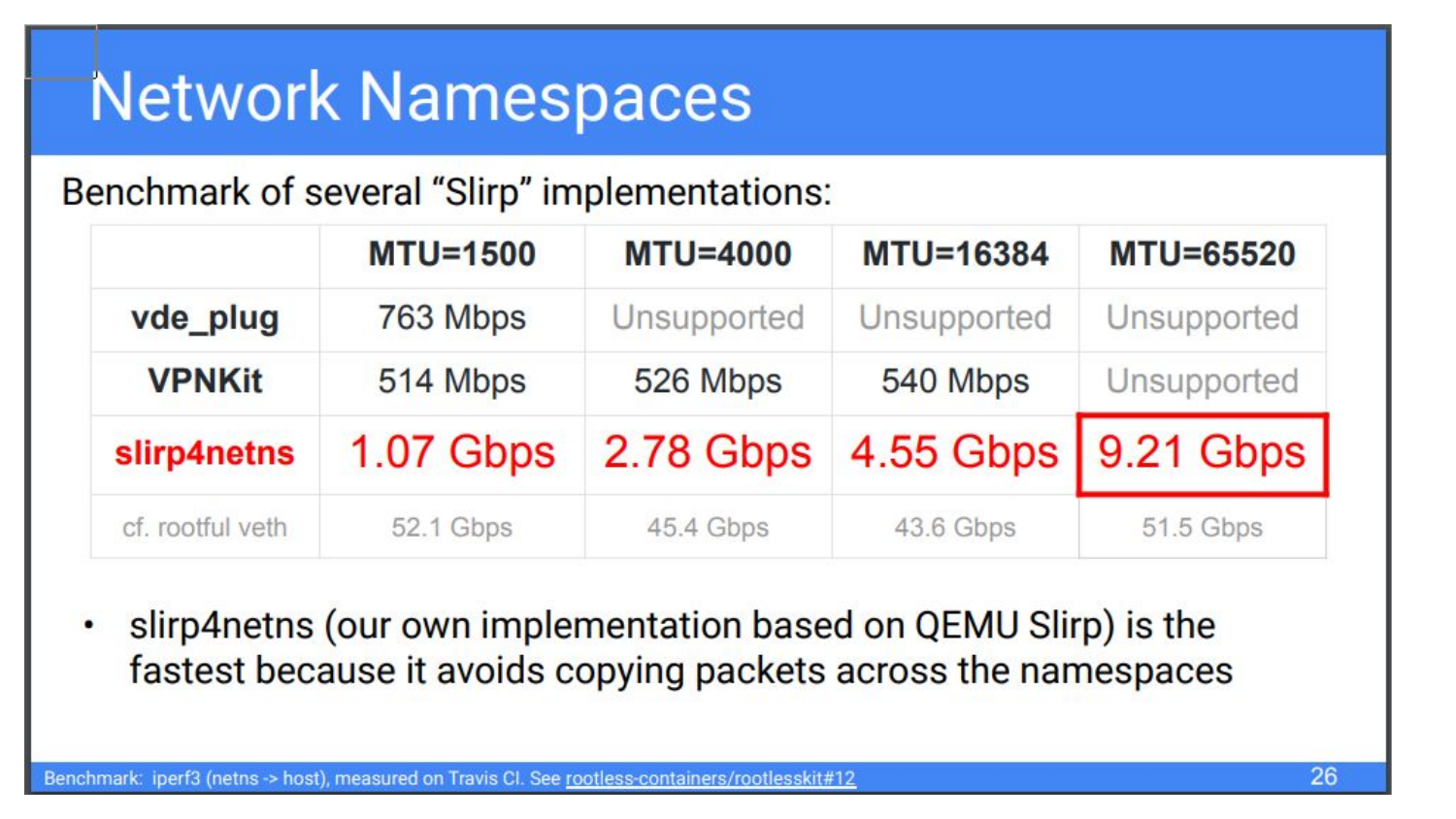## Snapshotting / FS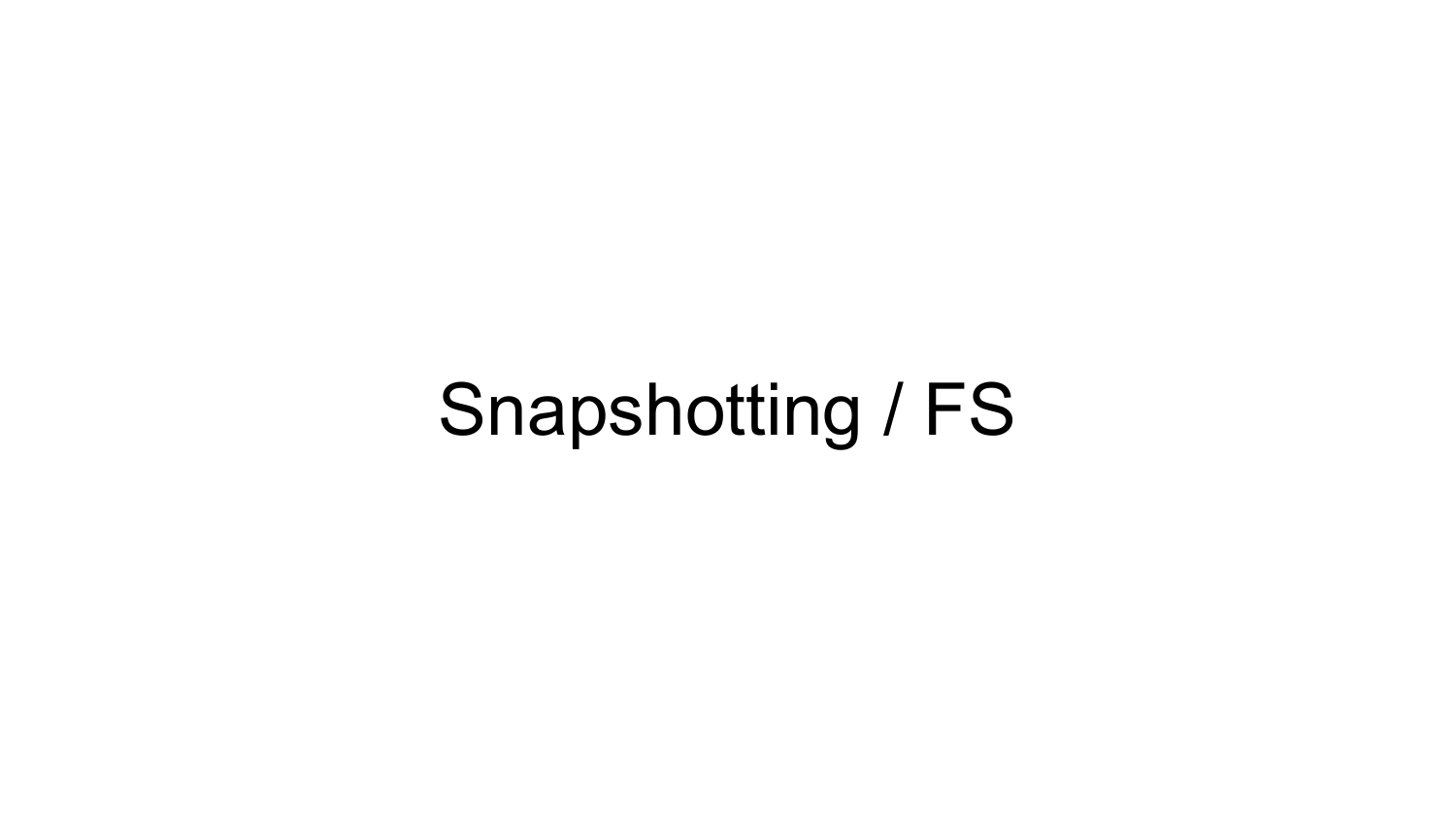#### Snapshotting

- OverlayFS is currently unavailable in UserNS (except on ٠ Ubuntu kernel)
- FUSE-OverlayFS can be used instead with kernel 4.18+  $\bullet$
- XFS reflink can be also used to deduplicate files (but slow)  $\bullet$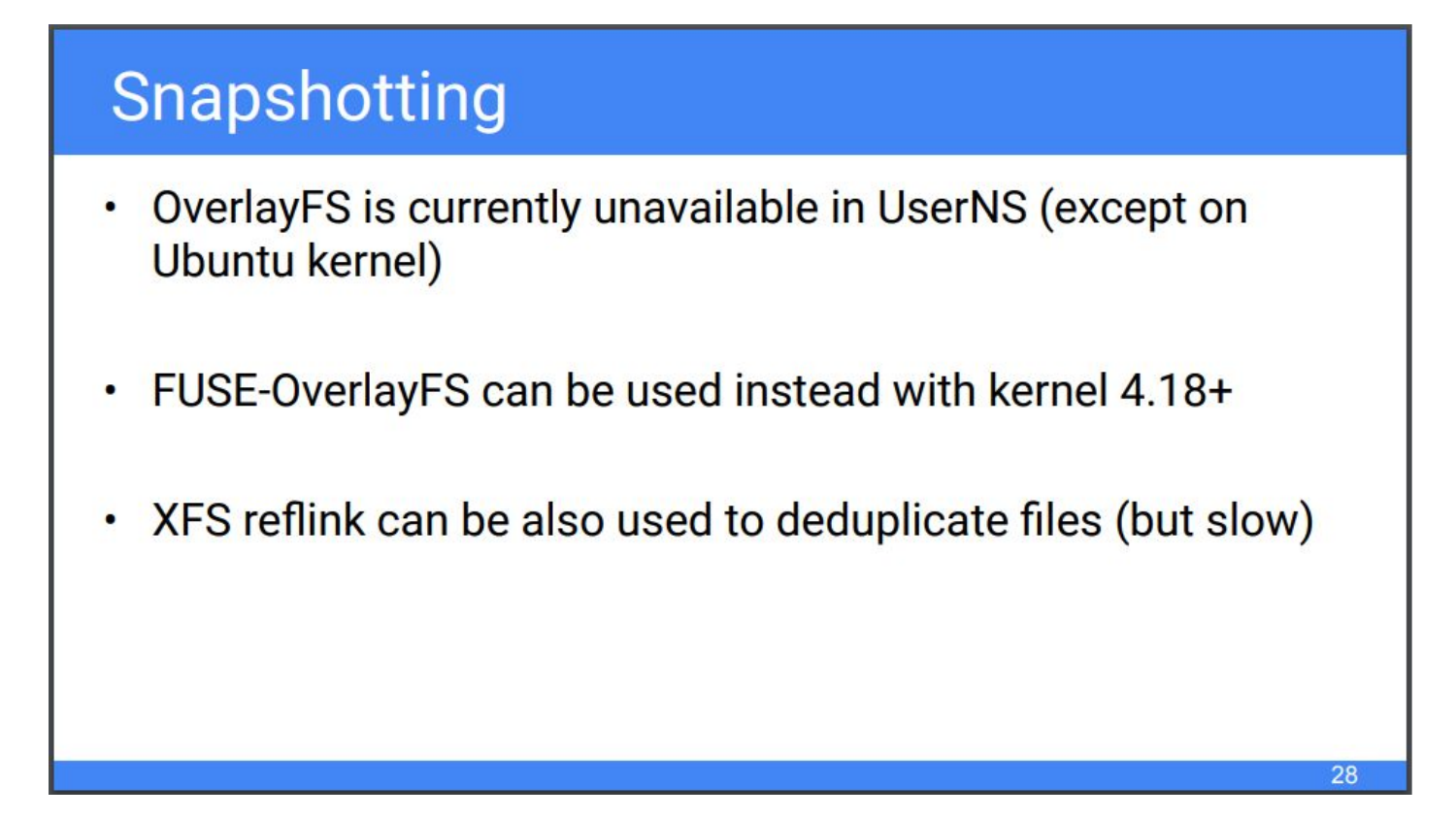## containerd plans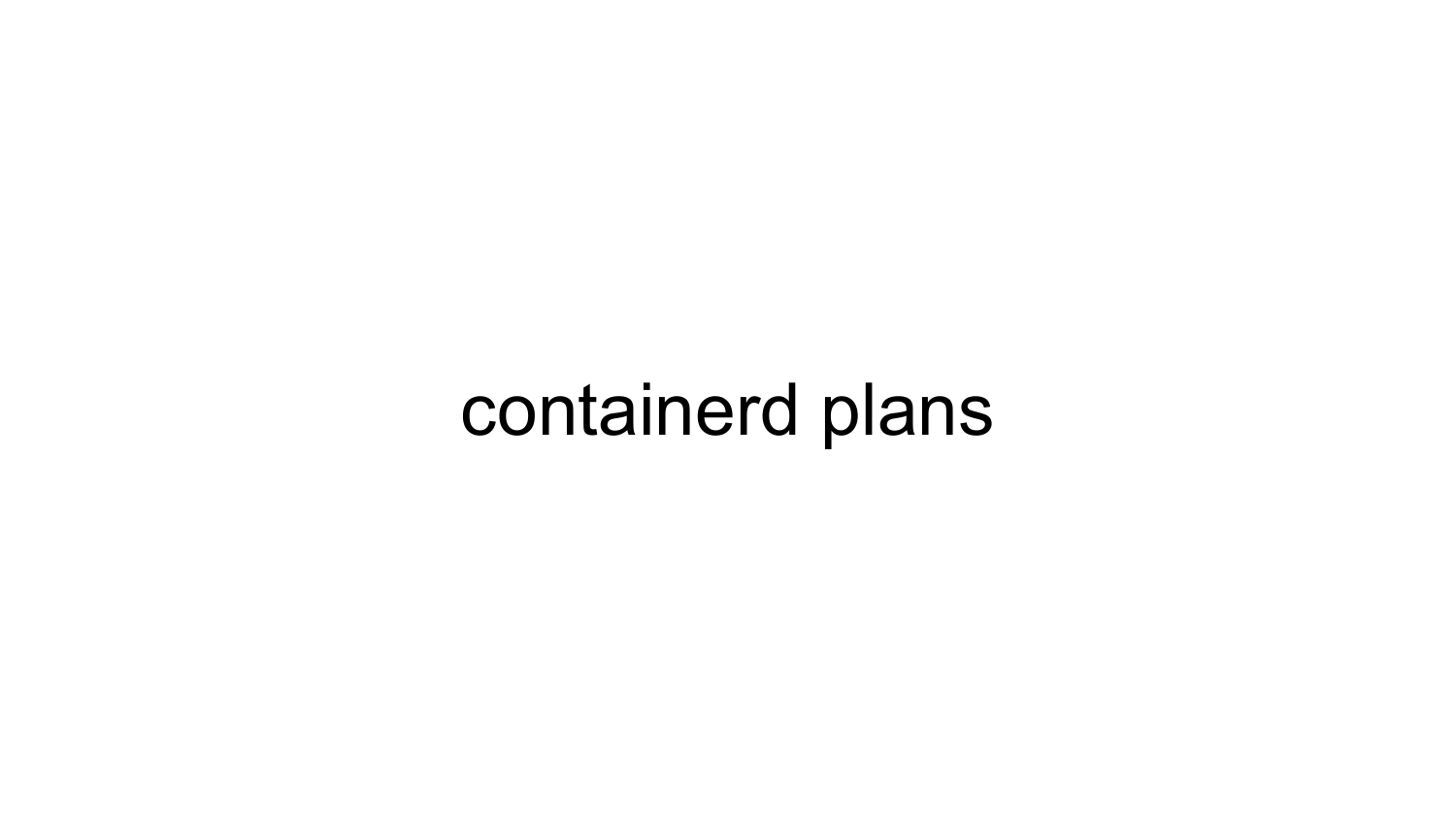#### containerd plans

Implement FUSE-OverlayFS snapshotter plugin

Add support for cgroup2 (waiting for OCI spec to support it first)

Support running containerd in gVisor (mitigate potential kernel vulns)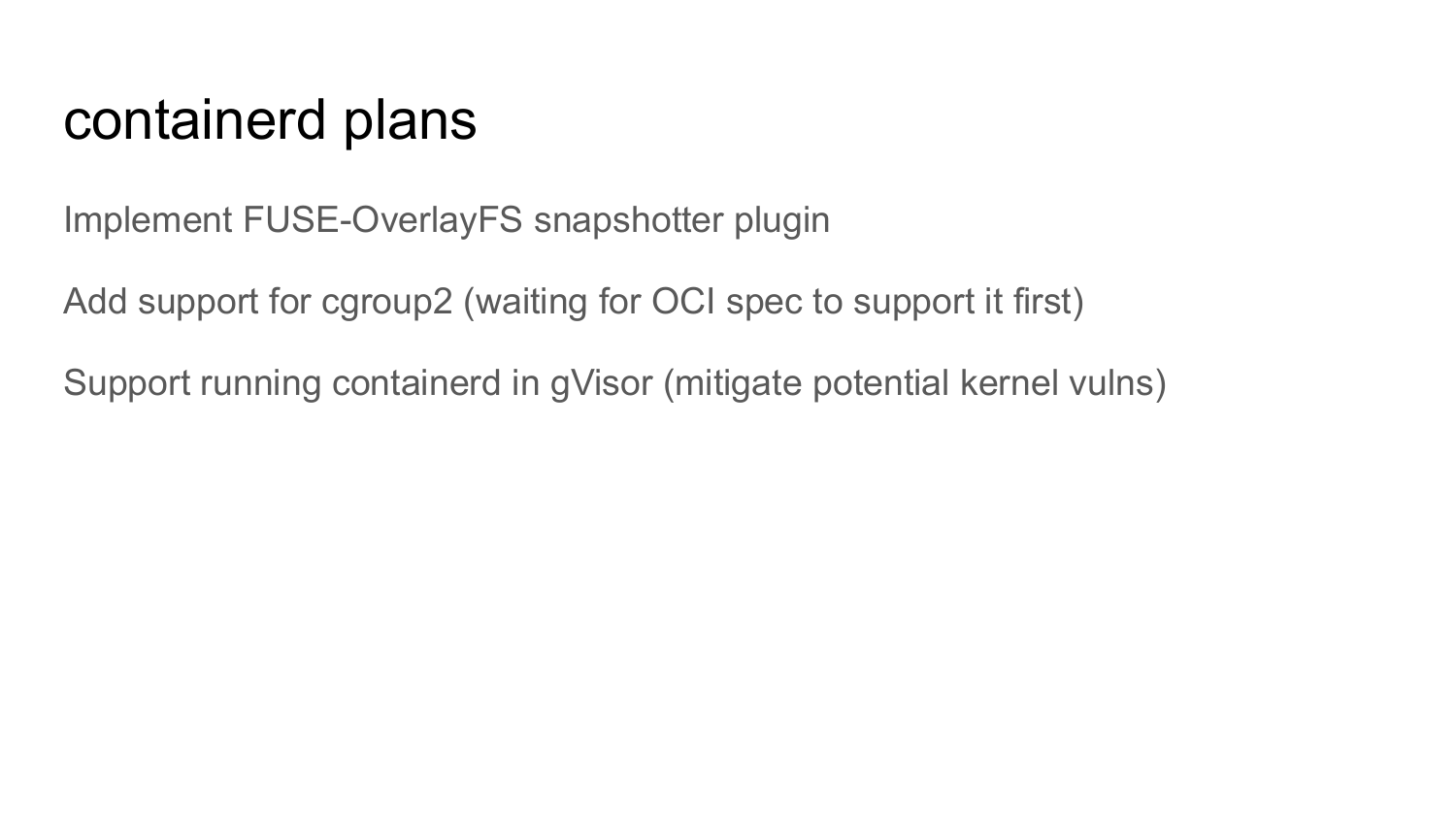#### Follow Up

Keep following the remote snapshotter PR

Pity Lantao from Google could not make it

<https://github.com/containerd/containerd/issues/2943>

( contact Brad from Google to see what they are doing )

Follow Akihiro's work on rootless for the whole stack

runc, docker, kubernetes, …

Seems we will just get it at some point